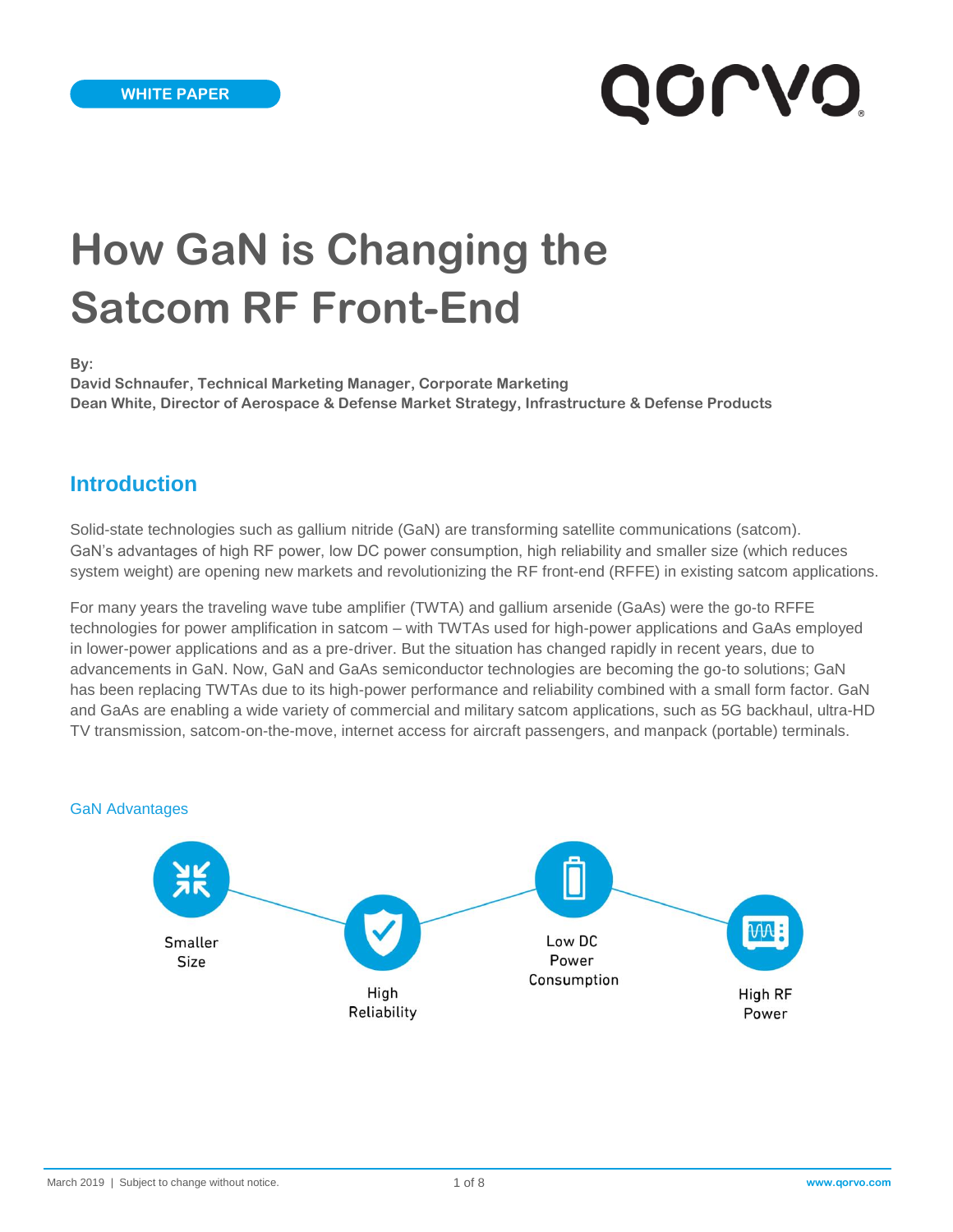#### **Satcom Trends**

Satcom equipment plays vital roles in the global communications ecosystem and the daily lives of people across the world. It supports a broad and expanding variety of applications in telecommunications, weather monitoring, aeronautical communications, maritime applications, military uses and navigation (see Figure 1). According to **[MarketsandMarkets research](https://www.marketsandmarkets.com/Market-Reports/satellite-communication-satcom-equipment-market-159285646.html)**, the satcom equipment market is projected to grow at about 8.5% a year to reach \$30B by 2022. **[Strategy Analytics](http://www.microwavejournal.com/articles/31920-military-satellite-terminals-rf-technology-trends-and-outlook)** forecasts spending on global military communications systems and services will grow to over \$36.7 billion in 2026, representing a CAGR of 3.5%.

#### Figure 1. Satcom global markets.



Several broad trends are creating new and more challenging requirements for the RFFE in satcom equipment. The increasing use of smaller satellites and portable, mobile satcom devices is driving a need for more compact, lightweight components with lower power consumption. Additionally, components need to handle much greater bandwidth and data throughput to support advances such as 5G, ultra-HD TV, un-interrupted and secure communications. There's also pressure, to reduce development costs and increase reliability.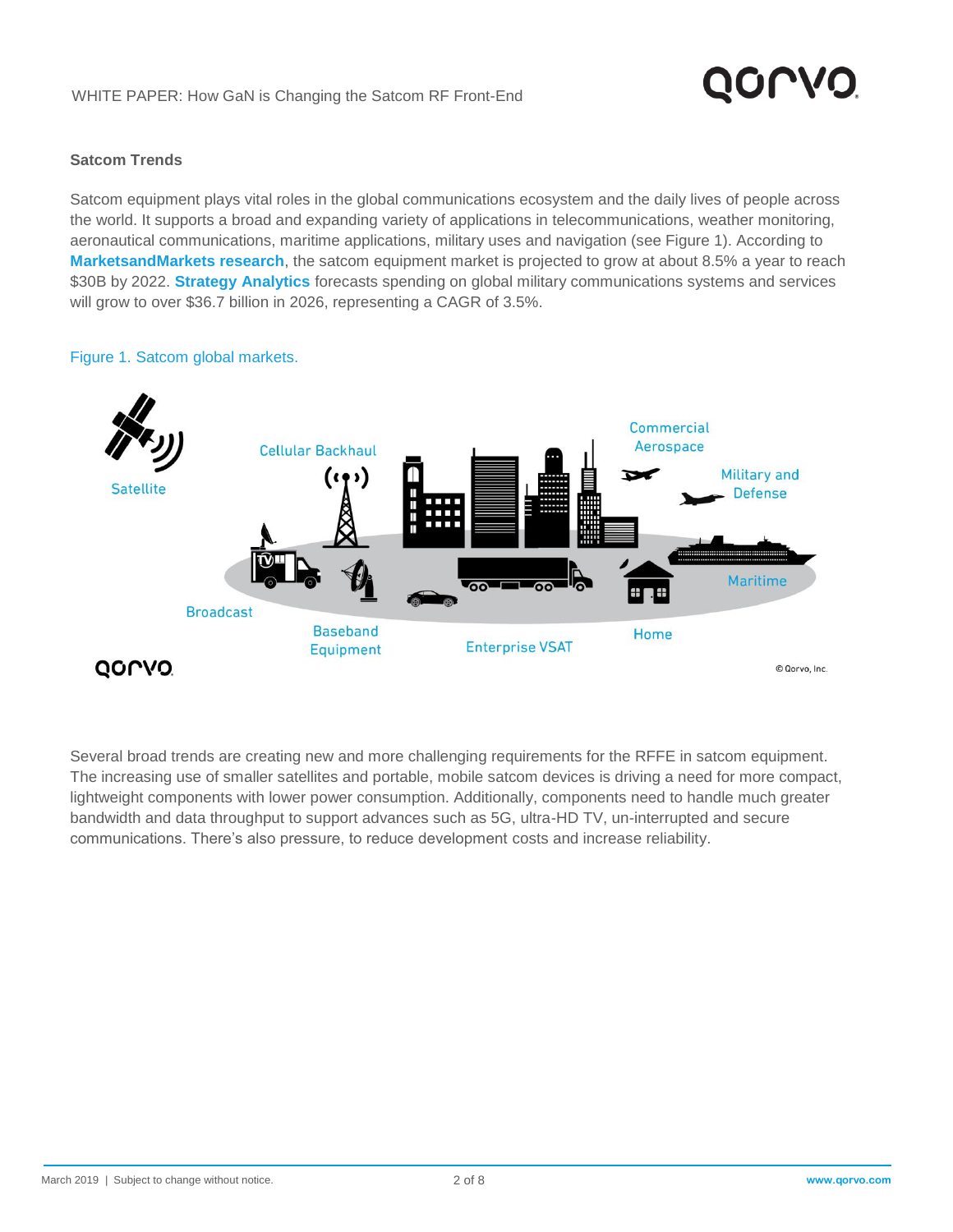#### WHITE PAPER: How GaN is Changing the Satcom RF Front-End

These trends are propelling the transition from TWTAs to solid-state devices that support higher data throughput and smaller form factors. Though GaAs and silicon (Si) have been used in some systems, GaN offers significant advantages for high-power amplification in satcom applications. Its high saturation velocity, high breakdown voltage, and thermal conductivity result in an order of magnitude improvement in power density and high reliability under thermal stress. As a result, **[GaN](https://www.qorvo.com/innovation/technology/gan)** is uniquely suited to the high-power requirements of satcom, very small aperture terminal (VSAT), point-to-point (PtP) and base station applications, as shown in Figure 2.



Figure 2: Suitability of semiconductor technologies to different applications.

GaN's potential for the space and satellite communications sectors is only beginning to be realized. The high RF power, low DC power consumption, lightweight, small form factor and high reliability will enable manufacturers to downsize the RFFE. For example, GaN is expected to facilitate weight reduction in satellites and aeronautic applications.

© Qorvo, Inc.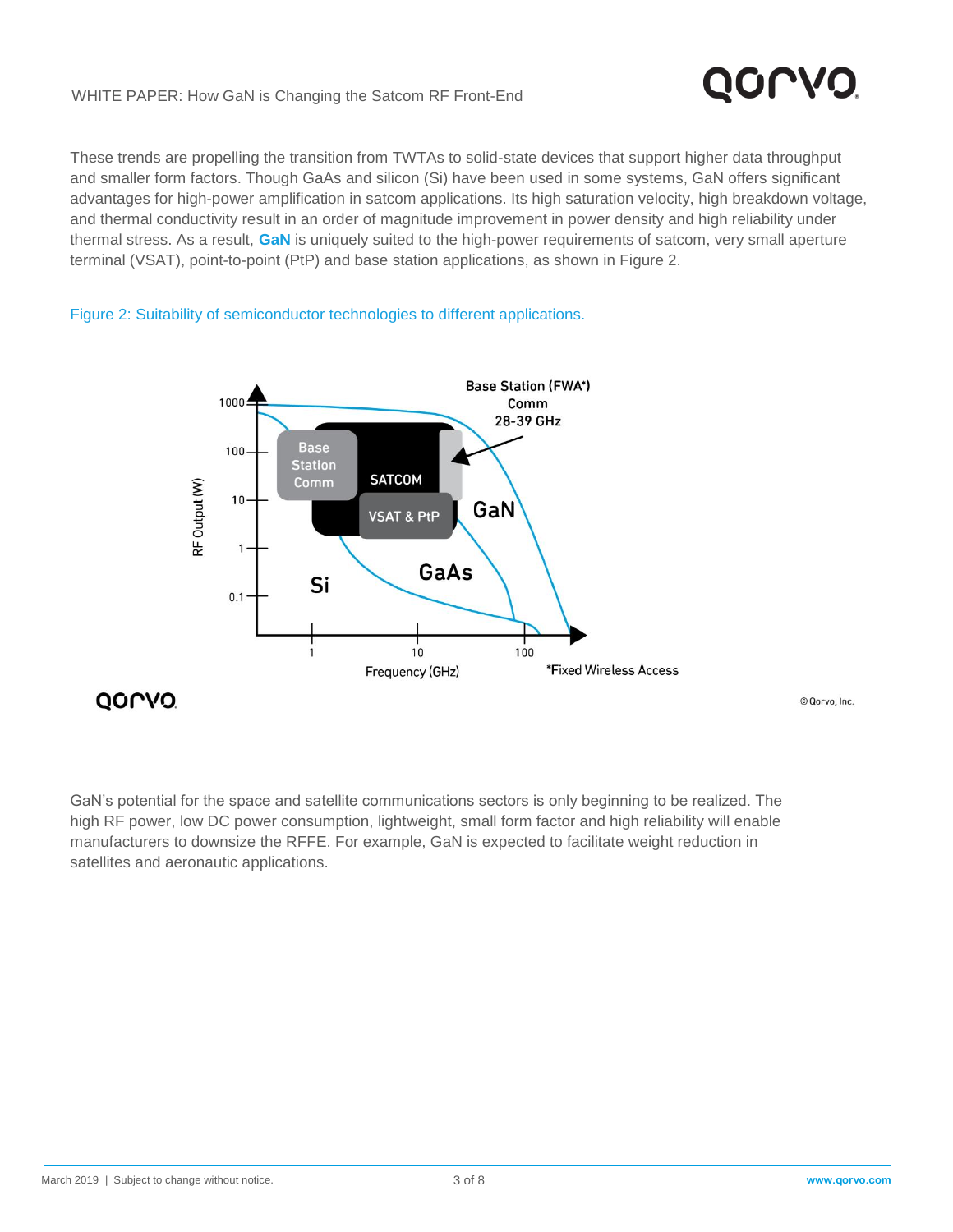#### **Frequency Bands**

The satcom industry has progressively moved to higher-frequency bands to support growing demand for bandwidth, including the X, Ku, K, and Ka-bands as shown in Figure 3. GaN easily supports high throughput and wide bandwidth across these higher frequencies. Today, many of the same satcom components are used across multiple military, space and commercial applications in these bands.

#### Figure 3. IEEE microwave bands.

| <b>IEEE Microwave Band</b> | <b>Frequency Range</b> | <b>Description</b>                                                                                                                                    |
|----------------------------|------------------------|-------------------------------------------------------------------------------------------------------------------------------------------------------|
| L-Band                     | $1 GHz - 2 GHz$        | Global positioning system (GPS) carriers and also satellite mobile phones,<br>some communications                                                     |
| S-Band                     | $2 GHz - 4 GHz$        | Weather radar, surface ship radar, and some communications satellites                                                                                 |
| C-Band                     | $4 GHz - 8 GHz$        | Primarily used for satellite communications, for full-time satellite TV<br>networks or raw                                                            |
| X-Band                     | 8 GHz - 12 GHz         | Primarily used by the military, also used in radar applications                                                                                       |
| Ku-Band                    | $12$ GHz $-$ 18 GHz    | Used for satellite communications, fixed satellite services and broadcast<br>satellite services                                                       |
| K-Band                     | $18$ GHz $-$ 26 GHz    | Used for fixed satellite services and broadcast satellite services                                                                                    |
| Ka-Band                    | $26$ GHz $-$ 40 GHz    | Communications satellites, uplink in either the 27.5 GHz and 31 GHz bands,<br>and high-resolution, ctlose-range targeting radars on military aircraft |

### **QOLVO**

© Qorvo, Inc.

### **Replacing TWTAs**

Until recently, TWTAs were the mainstay in many satcom applications because solid-state devices weren't capable of producing similar power levels. However, power combining techniques now make it possible to generate much higher power using GaN, enabling the replacement of TWTAs with more-reliable solid-state devices.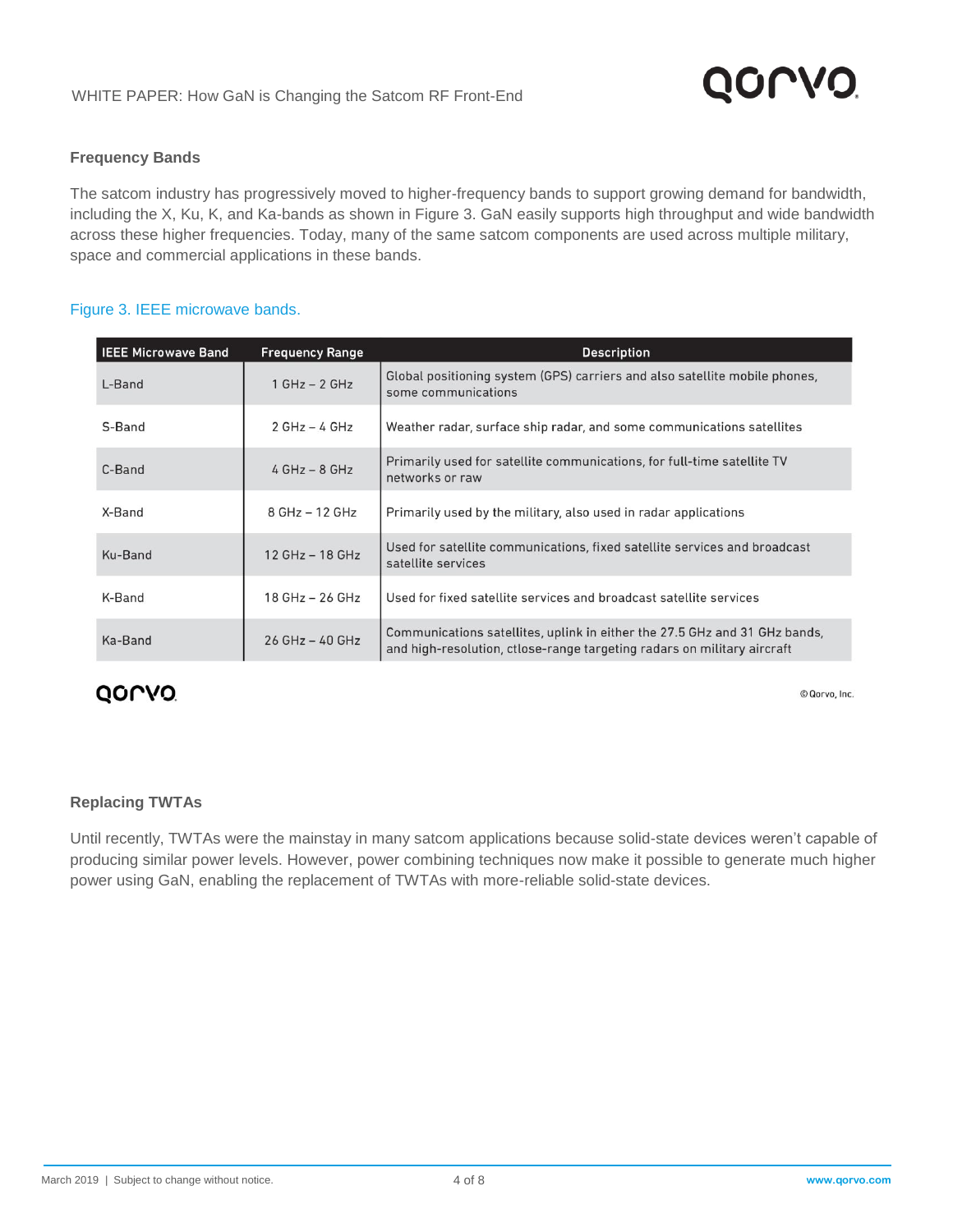#### WHITE PAPER: How GaN is Changing the Satcom RF Front-End

# QOLVO

The GaN power-combining approach aggregates the output power from several single power amplifier MMICs using fully isolated coupling networks. An example is Qorvo's **[Spatium](https://www.qorvo.com/products/spatium)**®, which is a spatial combining product that uses a patented spatial combining technique to offer high RF power, high efficiency and broadband operation. Spatium uses broadband antipodal fin-line antennas as the launch to and from the coaxial mode, splitting into multiple microstrip circuits (see Figure 4). It then combines the power from these circuits after amplification with a power MMIC. A typical Spatium design combines 16 devices, with a combined loss of 0.5 dB. Spatium is used in Ka-band satellite earth stations that operate at 100 Watts and 27-31 GHz, covering both military and commercial bands. Within these stations, it is used in the transmitter side at the antenna hub in block up-converters (BUCs).

#### Figure 4: [Spatium](https://www.qorvo.com/resources/d/qorvo-spatium-sspa-technology-brochure) spatial combining patented design.



This solid-state power-combining approach offers several performance advantages over TWTAs.

- TWTAs need to warm up before they can attain stable RF performance. Warming the tube can take a few minutes. Mitigating the problem requires backup systems running in hot standby. This results in large energy costs. These back-up systems are not required when using Spatium, as no warm up is required.
- TWTAs require high voltage power supplies, typically in the multi-kV range, thus increasing system power consumption. GaN devices do not require high-voltage power supplies.
- Solid-state GaN generates lower noise and has better linearity than TWTAs. Noise figures for medium power TWTAs can be around 30 dB, versus about 10 dB for a solid-state GaN monolithic microwave integrated circuit (MMIC) PA. Another operational benefit of the GaN transmitter is the reduced harmonic content in the output signal.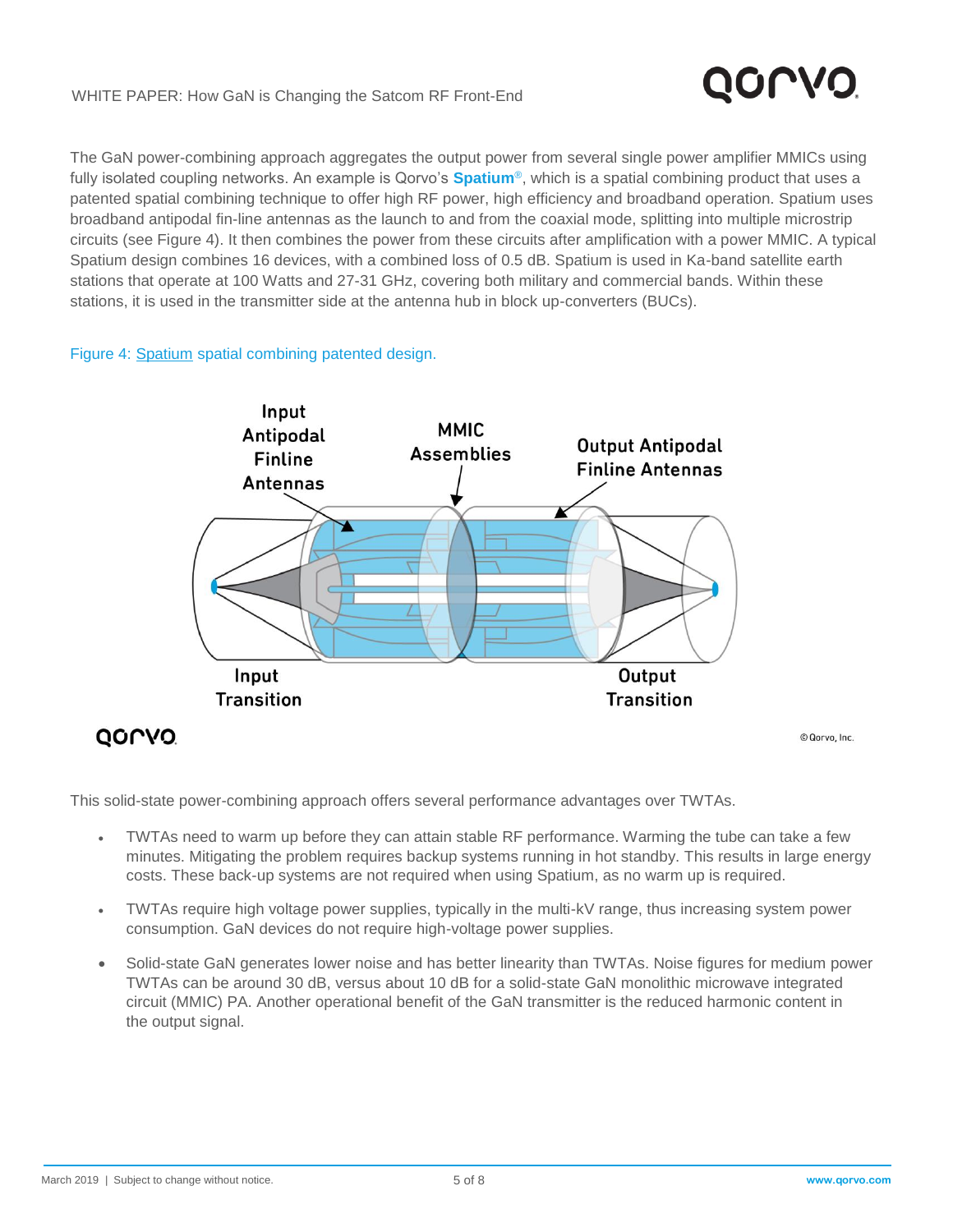# QOLVO

#### **GaN Advantages for Satcom**

**[GaN](https://www.qorvo.com/innovation/technology/gan)** offers a range of other advantages over both TWTAs and other solid-state technologies for satcom applications.

**Reliability and ruggedness.** Reliability is extremely important in satcom applications. GaN offers much higher reliability than TWTAs for several reasons. With TWTAs, a failure in the tube causes a total performance breakdown. In contrast, a spatial combining technique like Spatium increases robustness and reliability. The failure of one transistor does not mean the entire unit shuts down; instead it continues to function using the remaining GaN amplifier MMICs. Each solid-state device is also highly reliable: although the lifetime of a transistor is limited due to electromigration, time-to-failure is typically over 100 years.

The higher power-efficiency of GaN also reduces heat output, which further contributes to higher reliability. Furthermore, wide-bandgap GaN tolerates much higher operating temperatures, so the cooling requirements in compact areas may be relaxed without compromising performance and reliability. This reduces the need for cooling fans and heatsinks, which reduces the weight and size of satellites and therefore the cost of launching them into orbit.

**Small, lightweight devices.** Weight and size are becoming critical factors in satcom applications, with the trend to smaller satellites and the growth of other on-the-move satcom applications. GaN's high power output and on-resistance and breakdown voltage allows satellites and other applications to reach target power output levels with smaller devices. Higher power density results in less weight and size per given unit of power output. The high breakdown field allows higher voltage operation and increased efficiency and helps to ease impedance matching requirements, reducing the need for tuning components and helping to decrease board size.

**Low current consumption** means lower operating costs and less heat to dissipate. Lower currents also helps to reduce system power consumption and demand on power supplies. The result is reduced expense for manufacturers and operators.

**Reducing the thermal rise** in a system makes it easier to increase performance and cuts cost for the application. Because GaN technology is highly powerefficient and tolerates higher operating temperatures, GaN technology can help system designers work within tighter thermal related margins, allowing extra performance to be delivered from the RFFE.

**Frequency bandwith.** Increased bandwidth is being used across the entire communications industry to provide greater capacity to support the ever-growing number of users and insatiable demand for data. The high power density of GaN and its lower gate capacitance enables greater operational bandwidth and higher speeds. Today's GaN modules and power amplifiers deliver broadband operation to support the unprecedented bandwidth requirements of 5G and other emerging applications.

**Integration** is now appearing in **[satcom RFFEs](https://www.qorvo.com/applications/network-infrastructure/satellite-communications#ba0032)**. Demand for smaller solutions for aeronautic applications and satellites is prompting suppliers to replace large multi-technology discrete RF front-ends with monolithic fully integrated solutions. GaN manufacturers are catching this wave, and are developing fully integrated solutions that combine the transmit and receive chain in a single package. This will further reduce system size, weight and time to market for manufacturers.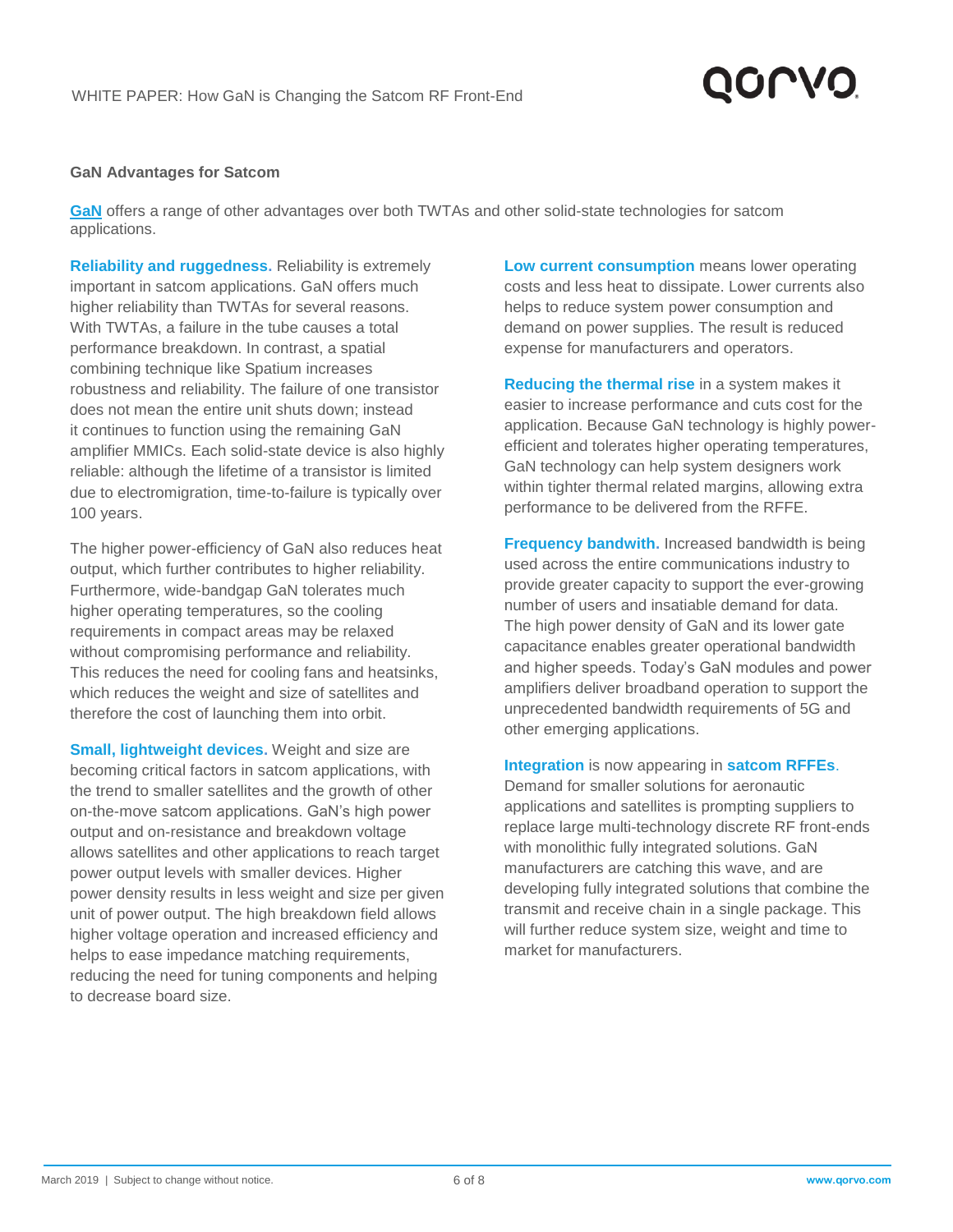# QOLVO

#### **Key GaN Satcom Applications**

GaN is making its way into many commercial and military satcom applications, including satellites, manpack, satcomon-the-move, commercial aircraft, and VSAT terminals. In the space industry, GaN is replacing Si and GaAs due to advantages such as size, weight and efficiency. The smaller die size of a GaN device, compared to Si, enables performance improvements in power-switching applications. Parasitics such as output capacitance and layout inductance are reduced, resulting in lower switching insertion loss and higher-frequency operation.

Moreover, new all-electric satellites are currently under study. GaN will be a key enabler in these developments as size reduction, weight and low power consumption are important for success. Some GaN suppliers like Qorvo have space-qualified their technology, underlining the clear opportunities for GaN in this sector.

GaN is also poised to transform the lower-power very small aperture terminal (VSAT) satcom sector. The use of VSAT systems is expanding: they are employed for a wide variety of applications including fixed and portable wideband systems for consumer, commercial, defense and maritime communications, as well as transaction processing, data acquisition and remote monitoring. GaN is replacing and teaming up with traditionally all GaAs systems used in VSAT due to its ability to provide higher output power, which supports higher speeds and increased bandwidth allowing greater data throughput. This accelerates demanding applications, such as commercial two-way data transfers of video and other large files. GaN also outperforms Si in PA-related applications.

GaN's reliability under harsh environmental conditions is also important in this sector. VSAT devices are typically used in environments where they are subjected to harsh conditions. Advances in thermal management using unique packaging are further enhancing GaN's high reliability under these conditions. A two high-level VSAT applications using GaN PA are shown in Figure 5.



### Figure 5. Satellite terminal system, **[VSAT block diagrams](https://www.qorvo.com/applications/network-infrastructure/satellite-communications#ba0033)**.